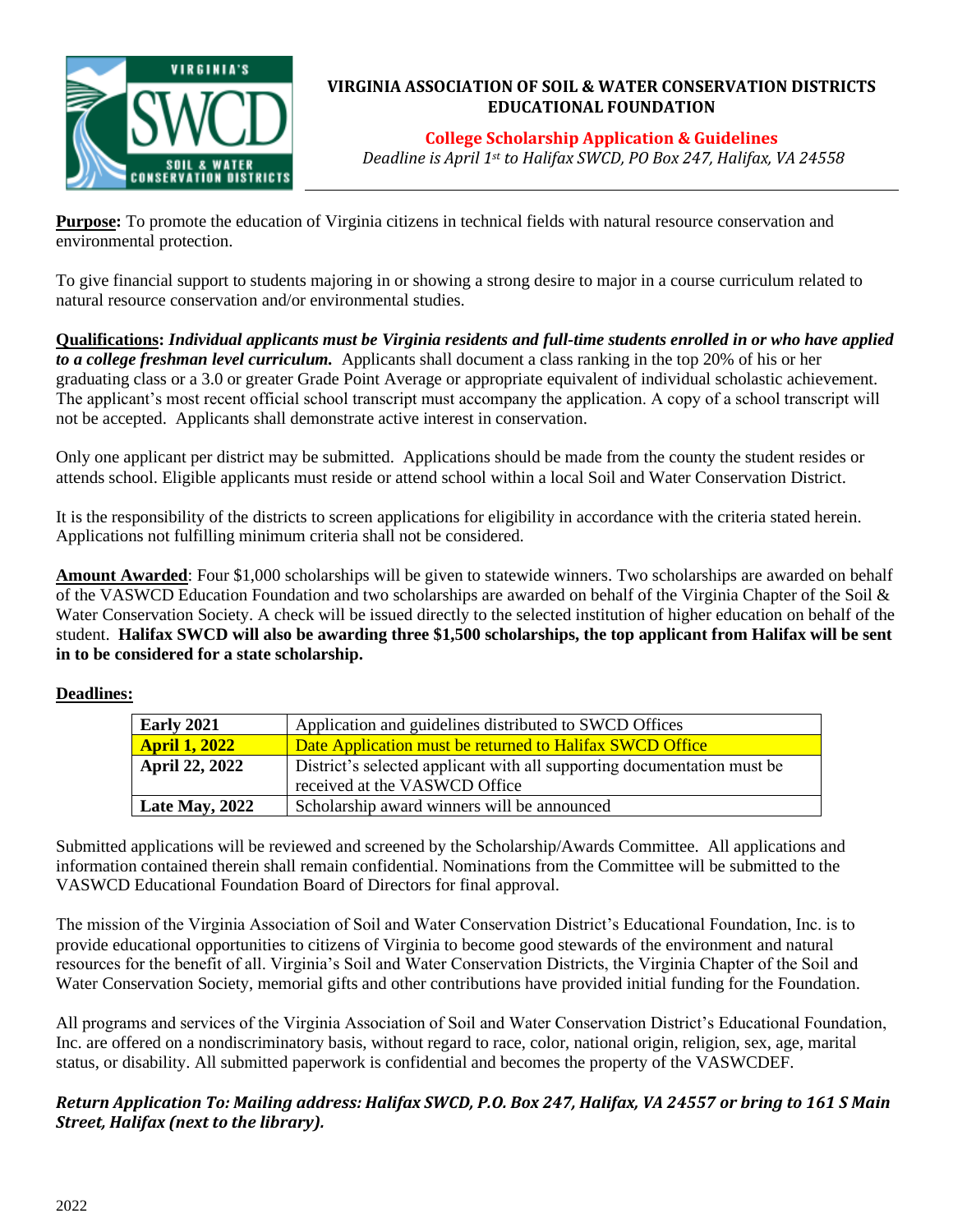# VIRGINIA ASSOCIATION OF SOIL & WATER<br>CONSERVATION DISTRICTS

#### **College Scholarship Application Deadline: Confirm with your local SWCD**

|             | A. Personal Information                                                                                                                                                                                                                                                                                                                        |       |        |  |  |  |
|-------------|------------------------------------------------------------------------------------------------------------------------------------------------------------------------------------------------------------------------------------------------------------------------------------------------------------------------------------------------|-------|--------|--|--|--|
|             | 1. Applicant's Name                                                                                                                                                                                                                                                                                                                            |       |        |  |  |  |
|             | Last                                                                                                                                                                                                                                                                                                                                           | First | Middle |  |  |  |
|             |                                                                                                                                                                                                                                                                                                                                                |       |        |  |  |  |
|             |                                                                                                                                                                                                                                                                                                                                                |       |        |  |  |  |
|             |                                                                                                                                                                                                                                                                                                                                                |       |        |  |  |  |
|             |                                                                                                                                                                                                                                                                                                                                                |       |        |  |  |  |
|             |                                                                                                                                                                                                                                                                                                                                                |       |        |  |  |  |
|             |                                                                                                                                                                                                                                                                                                                                                |       |        |  |  |  |
|             | B. Educational Background (20 pts)<br>Attach your most recent official transcript. Your official transcript must show the official school seal.                                                                                                                                                                                                |       |        |  |  |  |
|             |                                                                                                                                                                                                                                                                                                                                                |       |        |  |  |  |
|             | 2.                                                                                                                                                                                                                                                                                                                                             |       |        |  |  |  |
|             | 3.                                                                                                                                                                                                                                                                                                                                             |       |        |  |  |  |
|             | 4.                                                                                                                                                                                                                                                                                                                                             |       |        |  |  |  |
|             | 5.<br>College(s) Attending or Plan to Attend: Include College Name and Location                                                                                                                                                                                                                                                                |       |        |  |  |  |
|             |                                                                                                                                                                                                                                                                                                                                                |       |        |  |  |  |
|             | $(2) \qquad \qquad (2)$                                                                                                                                                                                                                                                                                                                        |       |        |  |  |  |
|             | 6.                                                                                                                                                                                                                                                                                                                                             |       |        |  |  |  |
| $C_{\cdot}$ | Environmental Leadership & Activity Experience (15 pts) - Attach additional information as needed.<br>List any environmental leadership or activity experience - designating if high school or college experience - you may<br>have including participation in Envirothon, Youth Conservation Camp, 4-H, Future Farmers of America (FFA), etc. |       |        |  |  |  |

D. Other Leadership & Activity Experience (5 pts) - *Attach additional information as needed.*

List all other organizations and important extracurricular activities - designating if high school or college experience in which you have or currently are participating. Indicate any activities in which you hold or have held office and note which position. Include other activities such as athletics, music, drama, dance, public speaking, clubs, societies, public events/exhibits or awards, list honors or letters earned.

\_\_\_\_\_\_\_\_\_\_\_\_\_\_\_\_\_\_\_\_\_\_\_\_\_\_\_\_\_\_\_\_\_\_\_\_\_\_\_\_\_\_\_\_\_\_\_\_\_\_\_\_\_\_\_\_\_\_\_\_\_\_\_\_\_\_\_\_\_\_\_\_\_\_\_\_\_\_\_\_\_\_\_\_\_\_\_\_\_\_\_\_\_\_ \_\_\_\_\_\_\_\_\_\_\_\_\_\_\_\_\_\_\_\_\_\_\_\_\_\_\_\_\_\_\_\_\_\_\_\_\_\_\_\_\_\_\_\_\_\_\_\_\_\_\_\_\_\_\_\_\_\_\_\_\_\_\_\_\_\_\_\_\_\_\_\_\_\_\_\_\_\_\_\_\_\_\_\_\_\_\_\_\_\_\_\_\_\_ \_\_\_\_\_\_\_\_\_\_\_\_\_\_\_\_\_\_\_\_\_\_\_\_\_\_\_\_\_\_\_\_\_\_\_\_\_\_\_\_\_\_\_\_\_\_\_\_\_\_\_\_\_\_\_\_\_\_\_\_\_\_\_\_\_\_\_\_\_\_\_\_\_\_\_\_\_\_\_\_\_\_\_\_\_\_\_\_\_\_\_\_\_\_ \_\_\_\_\_\_\_\_\_\_\_\_\_\_\_\_\_\_\_\_\_\_\_\_\_\_\_\_\_\_\_\_\_\_\_\_\_\_\_\_\_\_\_\_\_\_\_\_\_\_\_\_\_\_\_\_\_\_\_\_\_\_\_\_\_\_\_\_\_\_\_\_\_\_\_\_\_\_\_\_\_\_\_\_\_\_\_\_\_\_\_\_\_\_

\_\_\_\_\_\_\_\_\_\_\_\_\_\_\_\_\_\_\_\_\_\_\_\_\_\_\_\_\_\_\_\_\_\_\_\_\_\_\_\_\_\_\_\_\_\_\_\_\_\_\_\_\_\_\_\_\_\_\_\_\_\_\_\_\_\_\_\_\_\_\_\_\_\_\_\_\_\_\_\_\_\_\_\_\_\_\_\_\_\_\_\_\_\_ \_\_\_\_\_\_\_\_\_\_\_\_\_\_\_\_\_\_\_\_\_\_\_\_\_\_\_\_\_\_\_\_\_\_\_\_\_\_\_\_\_\_\_\_\_\_\_\_\_\_\_\_\_\_\_\_\_\_\_\_\_\_\_\_\_\_\_\_\_\_\_\_\_\_\_\_\_\_\_\_\_\_\_\_\_\_\_\_\_\_\_\_\_\_ \_\_\_\_\_\_\_\_\_\_\_\_\_\_\_\_\_\_\_\_\_\_\_\_\_\_\_\_\_\_\_\_\_\_\_\_\_\_\_\_\_\_\_\_\_\_\_\_\_\_\_\_\_\_\_\_\_\_\_\_\_\_\_\_\_\_\_\_\_\_\_\_\_\_\_\_\_\_\_\_\_\_\_\_\_\_\_\_\_\_\_\_\_\_